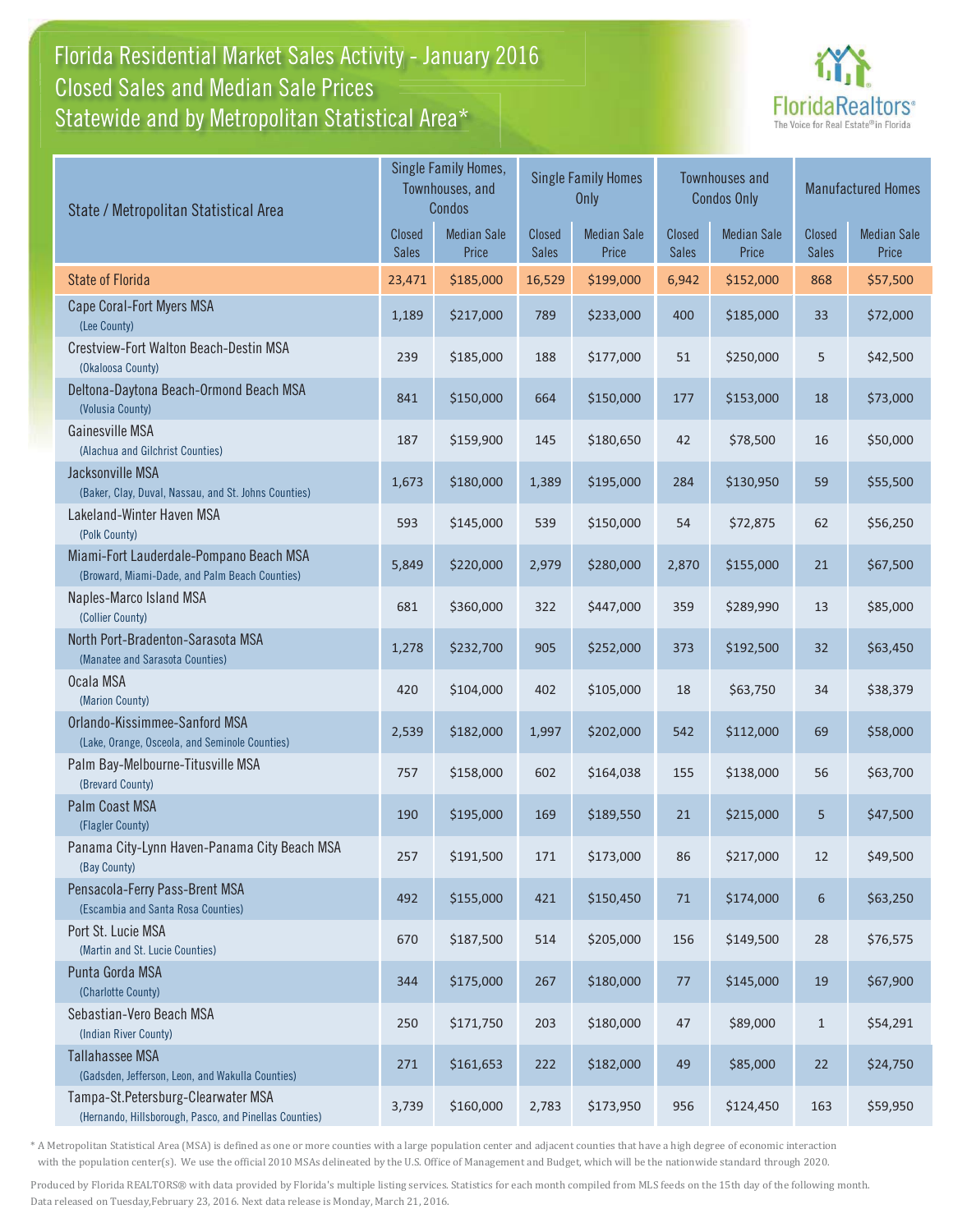### Florida Residential Market Sales Activity - January 2016 Listed by County-Closed Sales and Median Sale Prices



| County                     |                        | Single Family Homes,<br><b>Townhouses, and Condos</b> |                               | <b>Single Family Homes Only</b> |                        | <b>Townhouses and Condos</b><br><b>Only</b> | <b>Manufactured Homes</b>     |                             |
|----------------------------|------------------------|-------------------------------------------------------|-------------------------------|---------------------------------|------------------------|---------------------------------------------|-------------------------------|-----------------------------|
|                            | Closed<br><b>Sales</b> | <b>Median Sale</b><br>Price                           | <b>Closed</b><br><b>Sales</b> | <b>Median Sale</b><br>Price     | Closed<br><b>Sales</b> | <b>Median Sale</b><br>Price                 | <b>Closed</b><br><b>Sales</b> | <b>Median Sale</b><br>Price |
| Alachua County             | 180                    | \$160,000                                             | 138                           | \$191,000                       | 42                     | \$78,500                                    | 9                             | \$43,750                    |
| <b>Baker County</b>        | 6                      | \$157,000                                             | 6                             | \$157,000                       | $\mathbf 0$            | (No Sales)                                  | 4                             | \$50,250                    |
| <b>Bay County</b>          | 257                    | \$191,500                                             | 171                           | \$173,000                       | 86                     | \$217,000                                   | 12                            | \$49,500                    |
| <b>Bradford County</b>     | 9                      | \$129,900                                             | 9                             | \$129,900                       | $\mathbf 0$            | (No Sales)                                  | 0                             | (No Sales)                  |
| <b>Brevard County</b>      | 757                    | \$158,000                                             | 602                           | \$164,038                       | 155                    | \$138,000                                   | 56                            | \$63,700                    |
| <b>Broward County</b>      | 2,117                  | \$192,000                                             | 1,044                         | \$285,000                       | 1,073                  | \$130,000                                   | 11                            | \$67,500                    |
| <b>Calhoun County</b>      | $\mathbf{1}$           | \$29,500                                              | $\mathbf{1}$                  | \$29,500                        | 0                      | (No Sales)                                  | 0                             | (No Sales)                  |
| <b>Charlotte County</b>    | 344                    | \$175,000                                             | 267                           | \$180,000                       | 77                     | \$145,000                                   | 19                            | \$67,900                    |
| <b>Citrus County</b>       | 213                    | \$120,000                                             | 195                           | \$127,000                       | 18                     | \$66,500                                    | 41                            | \$47,000                    |
| <b>Clay County</b>         | 186                    | \$161,500                                             | 170                           | \$171,250                       | 16                     | \$91,900                                    | 24                            | \$57,900                    |
| <b>Collier County</b>      | 681                    | \$360,000                                             | 322                           | \$447,000                       | 359                    | \$289,990                                   | 13                            | \$85,000                    |
| <b>Columbia County</b>     | 42                     | \$107,225                                             | 42                            | \$107,225                       | $\mathbf 0$            | (No Sales)                                  | 11                            | \$46,186                    |
| <b>DeSoto County</b>       | 21                     | \$94,000                                              | 15                            | \$94,000                        | 6                      | \$102,500                                   | 5                             | \$74,200                    |
| <b>Dixie County</b>        | 3                      | \$25,000                                              | 3                             | \$25,000                        | $\mathbf 0$            | (No Sales)                                  | 5                             | \$57,000                    |
| <b>Duval County</b>        | 942                    | \$147,400                                             | 780                           | \$157,000                       | 162                    | \$116,250                                   | 12                            | \$39,568                    |
| <b>Escambia County</b>     | 282                    | \$138,000                                             | 234                           | \$135,000                       | 48                     | \$163,500                                   | 3                             | \$44,500                    |
| <b>Flagler County</b>      | 190                    | \$195,000                                             | 169                           | \$189,550                       | 21                     | \$215,000                                   | 5                             | \$47,500                    |
| <b>Franklin County</b>     | 19                     | \$280,000                                             | 13                            | \$315,000                       | 6                      | \$252,875                                   | 0                             | (No Sales)                  |
| <b>Gadsden County</b>      | 16                     | \$134,160                                             | 16                            | \$134,160                       | $\pmb{0}$              | (No Sales)                                  | 2                             | \$24,025                    |
| <b>Gilchrist County</b>    | 7                      | \$44,500                                              | $\overline{7}$                | \$44,500                        | $\mathbf 0$            | (No Sales)                                  | 7                             | \$69,000                    |
| <b>Glades County</b>       | 6                      | \$124,000                                             | 6                             | \$124,000                       | $\mathbf 0$            | (No Sales)                                  | 3                             | \$75,000                    |
| <b>Gulf County</b>         | 22                     | \$256,500                                             | 19                            | \$258,000                       | 3                      | \$249,000                                   | 3                             | \$68,000                    |
| <b>Hamilton County</b>     | $\overline{2}$         | \$54,750                                              | $\overline{2}$                | \$54,750                        | $\pmb{0}$              | (No Sales)                                  | 0                             | (No Sales)                  |
| <b>Hardee County</b>       | 6                      | \$109,000                                             | 6                             | \$109,000                       | 0                      | (No Sales)                                  | 2                             | \$65,000                    |
| <b>Hendry County</b>       | $15\,$                 | \$97,500                                              | $14\,$                        | \$98,750                        | $\mathbf{1}$           | \$78,000                                    | 8                             | \$52,500                    |
| <b>Hernando County</b>     | 322                    | \$127,500                                             | 310                           | \$130,000                       | $12\,$                 | \$84,500                                    | 47                            | \$63,700                    |
| <b>Highlands County</b>    | 139                    | \$93,500                                              | 114                           | \$104,900                       | 25                     | \$72,000                                    | 8                             | \$38,500                    |
| <b>Hillsborough County</b> | 1,351                  | \$175,000                                             | 1,019                         | \$194,000                       | 332                    | \$129,998                                   | 29                            | \$80,000                    |
| <b>Holmes County</b>       | $13\,$                 | \$59,950                                              | $13\,$                        | \$59,950                        | 0                      | (No Sales)                                  | 0                             | (No Sales)                  |
| <b>Indian River County</b> | 250                    | \$171,750                                             | 203                           | \$180,000                       | $47\,$                 | \$89,000                                    | $\mathbf{1}$                  | \$54,291                    |
| Jackson County             | 15                     | \$113,750                                             | 15                            | \$113,750                       | $\boldsymbol{0}$       | (No Sales)                                  | $\mathbf{1}$                  | \$32,442                    |
| Jefferson County           | 6                      | \$143,950                                             | 6                             | \$143,950                       | $\pmb{0}$              | (No Sales)                                  | $\pmb{0}$                     | (No Sales)                  |
| Lafayette County           | 1                      | \$165,000                                             | $\mathbf 1$                   | \$165,000                       | 0                      | (No Sales)                                  | 0                             | (No Sales)                  |
| <b>Lake County</b>         | 387                    | \$173,000                                             | 364                           | \$176,500                       | $23\,$                 | \$73,000                                    | 41                            | \$60,000                    |
| Lee County                 | 1,189                  | \$217,000                                             | 789                           | \$233,000                       | 400                    | \$185,000                                   | 33                            | \$72,000                    |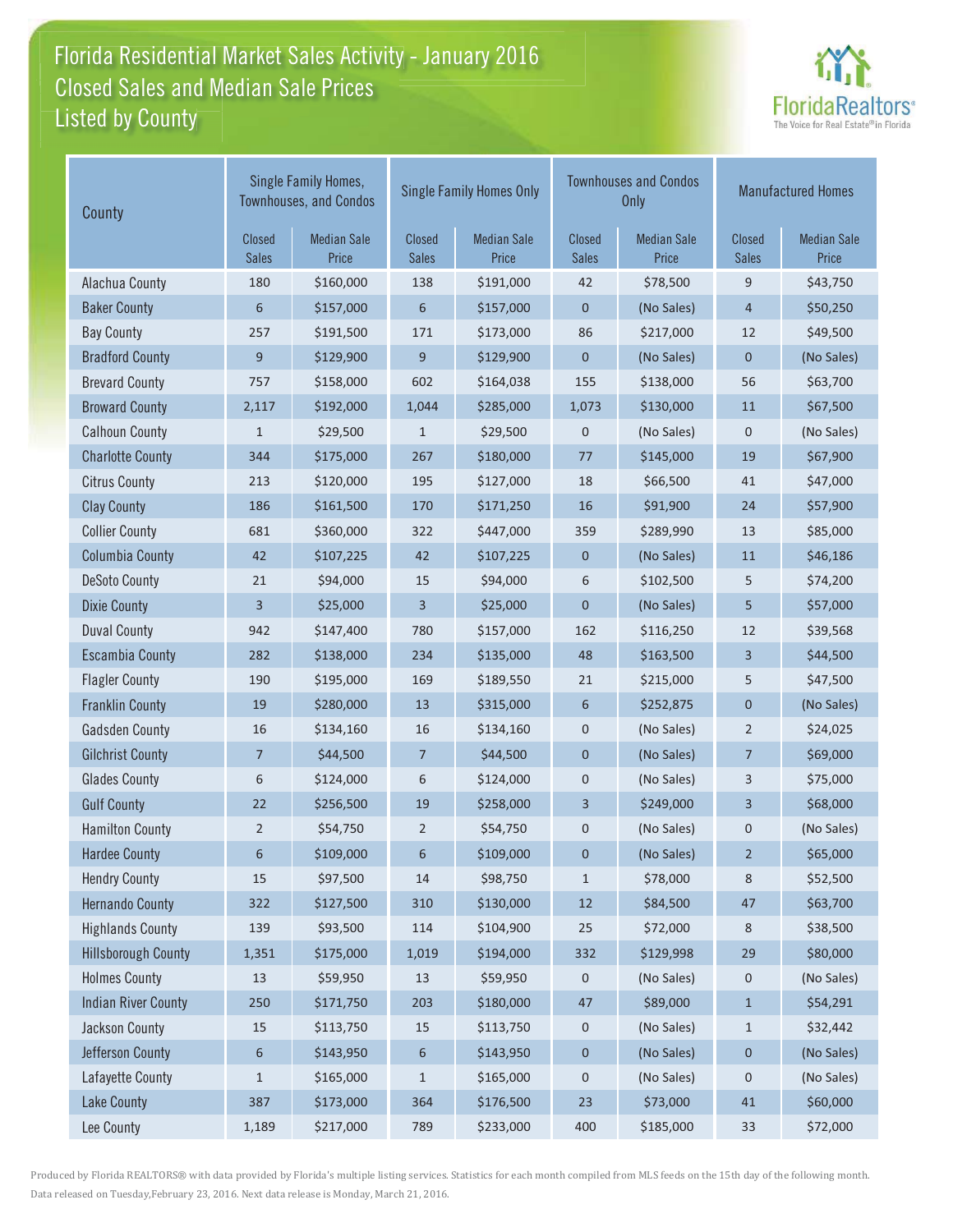# Florida Residential Market Sales Activity - January 2016 Florida Residential Market Sales Activity Closed Sales and Median Sale Prices  $\quad \equiv$ Listed by Zip Code (Grouped by County)\*



| County          | Zip Code | Single Family Homes,<br><b>Townhouses, and Condos</b> |                             | <b>Single Family Homes Only</b> |                             |                        | <b>Townhouses and Condos</b><br><b>Only</b> | <b>Manufactured Homes</b>     |                             |
|-----------------|----------|-------------------------------------------------------|-----------------------------|---------------------------------|-----------------------------|------------------------|---------------------------------------------|-------------------------------|-----------------------------|
|                 |          | Closed<br><b>Sales</b>                                | <b>Median Sale</b><br>Price | <b>Closed</b><br><b>Sales</b>   | <b>Median Sale</b><br>Price | Closed<br><b>Sales</b> | <b>Median Sale</b><br>Price                 | <b>Closed</b><br><b>Sales</b> | <b>Median Sale</b><br>Price |
| <b>Baker</b>    | 32087    | $\mathbf 0$                                           | (No Sales)                  | 0                               | (No Sales)                  | $\boldsymbol{0}$       | (No Sales)                                  | $\mathbf 0$                   | (No Sales)                  |
| <b>Baker</b>    | 32234    | 0                                                     | (No Sales)                  | $\pmb{0}$                       | (No Sales)                  | $\pmb{0}$              | (No Sales)                                  | $\mathbf{0}$                  | (No Sales)                  |
| Bay             | 32401    | 16                                                    | \$69,000                    | 14                              | \$69,000                    | 2                      | \$241,000                                   | $\mathbf 0$                   | (No Sales)                  |
| Bay             | 32402    | 0                                                     | (No Sales)                  | $\pmb{0}$                       | (No Sales)                  | $\pmb{0}$              | (No Sales)                                  | $\mathbf{0}$                  | (No Sales)                  |
| Bay             | 32403    | 0                                                     | (No Sales)                  | $\boldsymbol{0}$                | (No Sales)                  | $\mathbf 0$            | (No Sales)                                  | $\mathbf 0$                   | (No Sales)                  |
| Bay             | 32404    | 47                                                    | \$110,000                   | 47                              | \$110,000                   | $\mathbf 0$            | (No Sales)                                  | 5                             | \$37,500                    |
| Bay             | 32405    | 29                                                    | \$165,000                   | 28                              | \$166,000                   | $\mathbf{1}$           | \$41,900                                    | $\mathbf 0$                   | (No Sales)                  |
| Bay             | 32406    | 0                                                     | (No Sales)                  | $\pmb{0}$                       | (No Sales)                  | $\mathbf 0$            | (No Sales)                                  | $\mathbf 0$                   | (No Sales)                  |
| Bay             | 32407    | 31                                                    | \$230,000                   | 14                              | \$313,500                   | 17                     | \$227,500                                   | $\mathbf 2$                   | \$54,797                    |
| Bay             | 32408    | 52                                                    | \$199,000                   | 21                              | \$199,000                   | 31                     | \$200,117                                   | $\mathbf{1}$                  | \$56,000                    |
| Bay             | 32409    | 5                                                     | \$195,000                   | 5                               | \$195,000                   | $\mathbf 0$            | (No Sales)                                  | $\overline{2}$                | \$29,261                    |
| Bay             | 32410    | $\mathbf 0$                                           | (No Sales)                  | $\mathbf 0$                     | (No Sales)                  | $\mathbf 0$            | (No Sales)                                  | $\mathbf 0$                   | (No Sales)                  |
| Bay             | 32411    | 0                                                     | (No Sales)                  | 0                               | (No Sales)                  | $\mathbf 0$            | (No Sales)                                  | $\mathbf 0$                   | (No Sales)                  |
| Bay             | 32412    | 0                                                     | (No Sales)                  | $\mathbf 0$                     | (No Sales)                  | $\mathbf 0$            | (No Sales)                                  | $\mathbf{0}$                  | (No Sales)                  |
| Bay             | 32413    | 57                                                    | \$229,000                   | 25                              | \$212,500                   | 32                     | \$247,450                                   | $\mathbf{1}$                  | \$107,000                   |
| Bay             | 32417    | $\mathbf 0$                                           | (No Sales)                  | $\pmb{0}$                       | (No Sales)                  | $\pmb{0}$              | (No Sales)                                  | $\pmb{0}$                     | (No Sales)                  |
| Bay             | 32437    | 0                                                     | (No Sales)                  | $\pmb{0}$                       | (No Sales)                  | $\boldsymbol{0}$       | (No Sales)                                  | $\mathbf 0$                   | (No Sales)                  |
| Bay             | 32438    | $\mathbf 0$                                           | (No Sales)                  | $\pmb{0}$                       | (No Sales)                  | $\pmb{0}$              | (No Sales)                                  | $\mathbf{1}$                  | \$50,000                    |
| Bay             | 32444    | 16                                                    | \$200,125                   | 16                              | \$200,125                   | $\pmb{0}$              | (No Sales)                                  | $\mathbf 0$                   | (No Sales)                  |
| Bay             | 32456    | 4                                                     | \$275,000                   | $\mathbf{1}$                    | \$240,000                   | 3                      | \$310,000                                   | $\mathbf 0$                   | (No Sales)                  |
| Bay             | 32461    | 0                                                     | (No Sales)                  | 0                               | (No Sales)                  | $\mathbf 0$            | (No Sales)                                  | $\mathbf 0$                   | (No Sales)                  |
| Bay             | 32462    | 0                                                     | (No Sales)                  | $\pmb{0}$                       | (No Sales)                  | $\mathbf 0$            | (No Sales)                                  | $\mathbf{0}$                  | (No Sales)                  |
| Bay             | 32466    | $\overline{2}$                                        | \$106,500                   | $\overline{2}$                  | \$106,500                   | $\pmb{0}$              | (No Sales)                                  | $\boldsymbol{0}$              | (No Sales)                  |
| <b>Bradford</b> | 32042    | 0                                                     | (No Sales)                  | $\mathbf 0$                     | (No Sales)                  | $\mathbf 0$            | (No Sales)                                  | $\mathbf 0$                   | (No Sales)                  |
| <b>Bradford</b> | 32044    | $\mathbf{1}$                                          | \$125,000                   | $\mathbf{1}$                    | \$125,000                   | $\mathbf 0$            | (No Sales)                                  | $\mathbf 0$                   | (No Sales)                  |
| <b>Bradford</b> | 32054    | 0                                                     | (No Sales)                  | $\pmb{0}$                       | (No Sales)                  | $\mathbf 0$            | (No Sales)                                  | 0                             | (No Sales)                  |
| <b>Bradford</b> | 32058    | 0                                                     | (No Sales)                  | 0                               | (No Sales)                  | $\mathbf 0$            | (No Sales)                                  | 0                             | (No Sales)                  |
| <b>Bradford</b> | 32083    | 0                                                     | (No Sales)                  | 0                               | (No Sales)                  | $\boldsymbol{0}$       | (No Sales)                                  | 0                             | (No Sales)                  |
| <b>Bradford</b> | 32091    | 6                                                     | \$133,700                   | 6                               | \$133,700                   | $\boldsymbol{0}$       | (No Sales)                                  | 0                             | (No Sales)                  |
| <b>Bradford</b> | 32622    | $\mathbf{1}$                                          | \$183,000                   | $\mathbf{1}$                    | \$183,000                   | $\bf{0}$               | (No Sales)                                  | $\mathbf 0$                   | (No Sales)                  |
| <b>Bradford</b> | 32656    | $\mathbf{1}$                                          | \$73,000                    | $\mathbf{1}$                    | \$73,000                    | 0                      | (No Sales)                                  | $\mathbf 0$                   | (No Sales)                  |
| <b>Bradford</b> | 32666    | $\mathbf{1}$                                          | \$320,000                   | $\mathbf{1}$                    | \$320,000                   | $\boldsymbol{0}$       | (No Sales)                                  | $\mathbf 0$                   | (No Sales)                  |
| <b>Bradford</b> | 32694    | 0                                                     | (No Sales)                  | 0                               | (No Sales)                  | $\mathbf 0$            | (No Sales)                                  | $\mathbf 0$                   | (No Sales)                  |
| <b>Brevard</b>  | 32754    | 3                                                     | \$215,000                   | 3                               | \$215,000                   | $\boldsymbol{0}$       | (No Sales)                                  | 6                             | \$37,670                    |
| <b>Brevard</b>  | 32775    | 0                                                     | (No Sales)                  | 0                               | (No Sales)                  | $\boldsymbol{0}$       | (No Sales)                                  | $\mathbf 0$                   | (No Sales)                  |
| <b>Brevard</b>  | 32780    | 40                                                    | \$126,500                   | 33                              | \$131,707                   | 7                      | \$61,000                                    | $\boldsymbol{0}$              | (No Sales)                  |
| <b>Brevard</b>  | 32781    | 0                                                     | (No Sales)                  | 0                               | (No Sales)                  | $\mathbf 0$            | (No Sales)                                  | 0                             | (No Sales)                  |
| <b>Brevard</b>  | 32783    | 0                                                     | (No Sales)                  | $\pmb{0}$                       | (No Sales)                  | $\pmb{0}$              | (No Sales)                                  | 0                             | (No Sales)                  |

\* Statistics for each listed zip code are presented only for the portion of the zip code located inside the county specified.

As a result, some zip codes will appear in this list more than once if they cover areas in more than one county.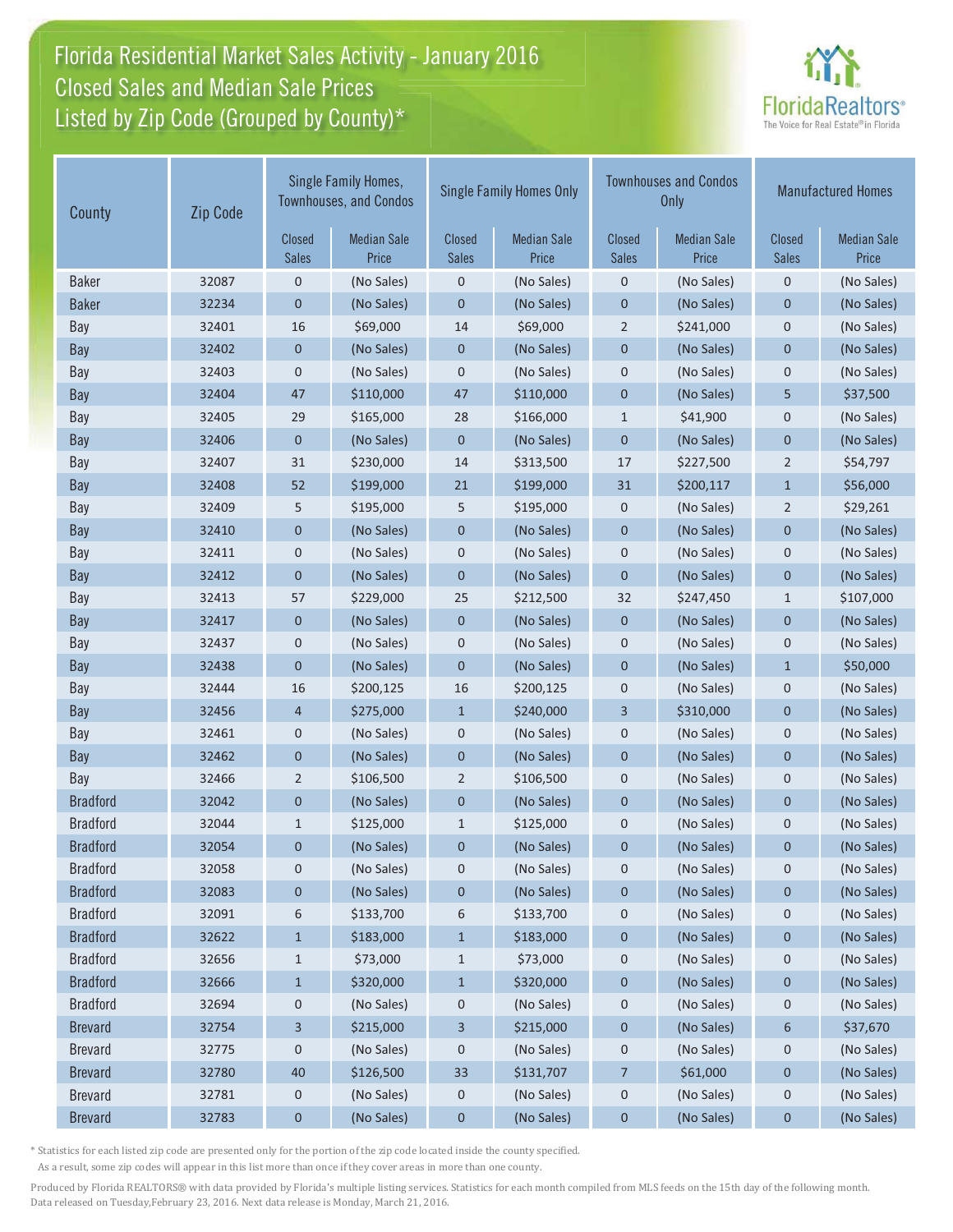# Florida Residential Market Sales Activity - January 2016 Florida Residential Market Sales Activity Closed Sales and Median Sale Prices  $\quad \equiv$ Listed by Zip Code (Grouped by County)\*



| County         | Zip Code | Single Family Homes,<br><b>Townhouses, and Condos</b> |                             | <b>Single Family Homes Only</b> |                             |                        | <b>Townhouses and Condos</b><br>Only | <b>Manufactured Homes</b> |                             |
|----------------|----------|-------------------------------------------------------|-----------------------------|---------------------------------|-----------------------------|------------------------|--------------------------------------|---------------------------|-----------------------------|
|                |          | <b>Closed</b><br><b>Sales</b>                         | <b>Median Sale</b><br>Price | <b>Closed</b><br><b>Sales</b>   | <b>Median Sale</b><br>Price | Closed<br><b>Sales</b> | <b>Median Sale</b><br>Price          | Closed<br><b>Sales</b>    | <b>Median Sale</b><br>Price |
| <b>Brevard</b> | 32796    | 27                                                    | \$115,000                   | 25                              | \$115,000                   | $\overline{2}$         | \$116,875                            | $\mathbf 0$               | (No Sales)                  |
| <b>Brevard</b> | 32815    | 0                                                     | (No Sales)                  | $\pmb{0}$                       | (No Sales)                  | $\mathbf 0$            | (No Sales)                           | 0                         | (No Sales)                  |
| <b>Brevard</b> | 32899    | $\pmb{0}$                                             | (No Sales)                  | $\mathbf 0$                     | (No Sales)                  | $\pmb{0}$              | (No Sales)                           | $\mathbf 0$               | (No Sales)                  |
| <b>Brevard</b> | 32901    | 26                                                    | \$137,250                   | 23                              | \$137,500                   | $\overline{3}$         | \$100,000                            | $\mathbf{0}$              | (No Sales)                  |
| <b>Brevard</b> | 32902    | $\pmb{0}$                                             | (No Sales)                  | $\mathbf 0$                     | (No Sales)                  | $\mathbf 0$            | (No Sales)                           | 0                         | (No Sales)                  |
| <b>Brevard</b> | 32903    | 25                                                    | \$260,000                   | 13                              | \$340,000                   | 12                     | \$203,850                            | $\mathbf 0$               | (No Sales)                  |
| <b>Brevard</b> | 32904    | 29                                                    | \$192,000                   | 28                              | \$197,814                   | $\mathbf{1}$           | \$99,000                             | 3                         | \$64,900                    |
| <b>Brevard</b> | 32905    | 40                                                    | \$107,026                   | 28                              | \$121,000                   | 12                     | \$59,500                             | 6                         | \$44,150                    |
| <b>Brevard</b> | 32906    | $\mathbf 0$                                           | (No Sales)                  | $\pmb{0}$                       | (No Sales)                  | $\mathbf 0$            | (No Sales)                           | $\mathbf 0$               | (No Sales)                  |
| <b>Brevard</b> | 32907    | 60                                                    | \$131,000                   | 60                              | \$131,000                   | $\mathbf 0$            | (No Sales)                           | $\overline{2}$            | \$66,500                    |
| <b>Brevard</b> | 32908    | 12                                                    | \$137,500                   | 12                              | \$137,500                   | $\mathbf 0$            | (No Sales)                           | $\mathbf 0$               | (No Sales)                  |
| <b>Brevard</b> | 32909    | 43                                                    | \$120,000                   | 43                              | \$120,000                   | $\overline{0}$         | (No Sales)                           | $\mathbf 0$               | (No Sales)                  |
| <b>Brevard</b> | 32910    | 0                                                     | (No Sales)                  | $\mathbf 0$                     | (No Sales)                  | $\mathbf 0$            | (No Sales)                           | $\mathbf 0$               | (No Sales)                  |
| <b>Brevard</b> | 32911    | $\pmb{0}$                                             | (No Sales)                  | $\mathbf 0$                     | (No Sales)                  | $\mathbf 0$            | (No Sales)                           | $\mathbf 0$               | (No Sales)                  |
| <b>Brevard</b> | 32912    | $\pmb{0}$                                             | (No Sales)                  | $\mathbf 0$                     | (No Sales)                  | $\mathbf 0$            | (No Sales)                           | 0                         | (No Sales)                  |
| <b>Brevard</b> | 32919    | $\mathbf 0$                                           | (No Sales)                  | $\pmb{0}$                       | (No Sales)                  | $\mathbf{0}$           | (No Sales)                           | 0                         | (No Sales)                  |
| <b>Brevard</b> | 32920    | 23                                                    | \$138,000                   | 3                               | \$334,500                   | 20                     | \$128,750                            | $\mathbf 0$               | (No Sales)                  |
| <b>Brevard</b> | 32922    | 10                                                    | \$59,000                    | 9                               | \$58,000                    | $\mathbf{1}$           | \$287,000                            | $\mathbf{1}$              | \$42,000                    |
| <b>Brevard</b> | 32923    | $\pmb{0}$                                             | (No Sales)                  | $\mathbf 0$                     | (No Sales)                  | $\pmb{0}$              | (No Sales)                           | $\mathbf 0$               | (No Sales)                  |
| <b>Brevard</b> | 32924    | $\pmb{0}$                                             | (No Sales)                  | $\mathbf 0$                     | (No Sales)                  | $\mathbf 0$            | (No Sales)                           | $\mathbf 0$               | (No Sales)                  |
| <b>Brevard</b> | 32925    | $\pmb{0}$                                             | (No Sales)                  | $\mathbf 0$                     | (No Sales)                  | $\boldsymbol{0}$       | (No Sales)                           | 0                         | (No Sales)                  |
| <b>Brevard</b> | 32926    | 21                                                    | \$120,000                   | 19                              | \$120,000                   | $\overline{2}$         | \$106,000                            | $\mathbf 0$               | (No Sales)                  |
| <b>Brevard</b> | 32927    | 44                                                    | \$116,750                   | 44                              | \$116,750                   | $\mathbf 0$            | (No Sales)                           | 2                         | \$33,000                    |
| <b>Brevard</b> | 32931    | 34                                                    | \$286,250                   | 8                               | \$339,950                   | 26                     | \$280,000                            | $\mathbf 0$               | (No Sales)                  |
| <b>Brevard</b> | 32932    | 0                                                     | (No Sales)                  | $\mathbf 0$                     | (No Sales)                  | $\mathbf 0$            | (No Sales)                           | $\mathbf 0$               | (No Sales)                  |
| <b>Brevard</b> | 32934    | 19                                                    | \$215,000                   | 17                              | \$229,500                   | $\overline{2}$         | \$44,263                             | $\mathbf 0$               | (No Sales)                  |
| <b>Brevard</b> | 32935    | 55                                                    | \$113,900                   | 43                              | \$126,500                   | 12                     | \$54,500                             | 0                         | (No Sales)                  |
| <b>Brevard</b> | 32936    | 0                                                     | (No Sales)                  | $\mathbf 0$                     | (No Sales)                  | $\mathbf{0}$           | (No Sales)                           | 0                         | (No Sales)                  |
| <b>Brevard</b> | 32937    | 49                                                    | \$280,000                   | 24                              | \$273,000                   | 25                     | \$280,000                            | 0                         | (No Sales)                  |
| <b>Brevard</b> | 32940    | 76                                                    | \$244,250                   | 64                              | \$268,500                   | 12                     | \$141,500                            | 0                         | (No Sales)                  |
| <b>Brevard</b> | 32941    | 0                                                     | (No Sales)                  | 0                               | (No Sales)                  | 0                      | (No Sales)                           | 0                         | (No Sales)                  |
| <b>Brevard</b> | 32949    | 7                                                     | \$165,000                   | 7                               | \$165,000                   | 0                      | (No Sales)                           | 0                         | (No Sales)                  |
| <b>Brevard</b> | 32950    | 4                                                     | \$277,500                   | 4                               | \$277,500                   | 0                      | (No Sales)                           | 0                         | (No Sales)                  |
| <b>Brevard</b> | 32951    | 15                                                    | \$328,500                   | $11\,$                          | \$415,000                   | 4                      | \$267,500                            | 0                         | (No Sales)                  |
| <b>Brevard</b> | 32952    | 23                                                    | \$183,000                   | 21                              | \$196,000                   | $\overline{2}$         | \$124,000                            | 0                         | (No Sales)                  |
| <b>Brevard</b> | 32953    | 24                                                    | \$231,500                   | 23                              | \$238,000                   | $\mathbf{1}$           | \$77,000                             | 3                         | \$62,500                    |
| <b>Brevard</b> | 32954    | 0                                                     | (No Sales)                  | 0                               | (No Sales)                  | 0                      | (No Sales)                           | 0                         | (No Sales)                  |
| <b>Brevard</b> | 32955    | 46                                                    | \$149,500                   | 35                              | \$215,000                   | $11\,$                 | \$128,000                            | $\pmb{0}$                 | (No Sales)                  |

\* Statistics for each listed zip code are presented only for the portion of the zip code located inside the county specified.

As a result, some zip codes will appear in this list more than once if they cover areas in more than one county.